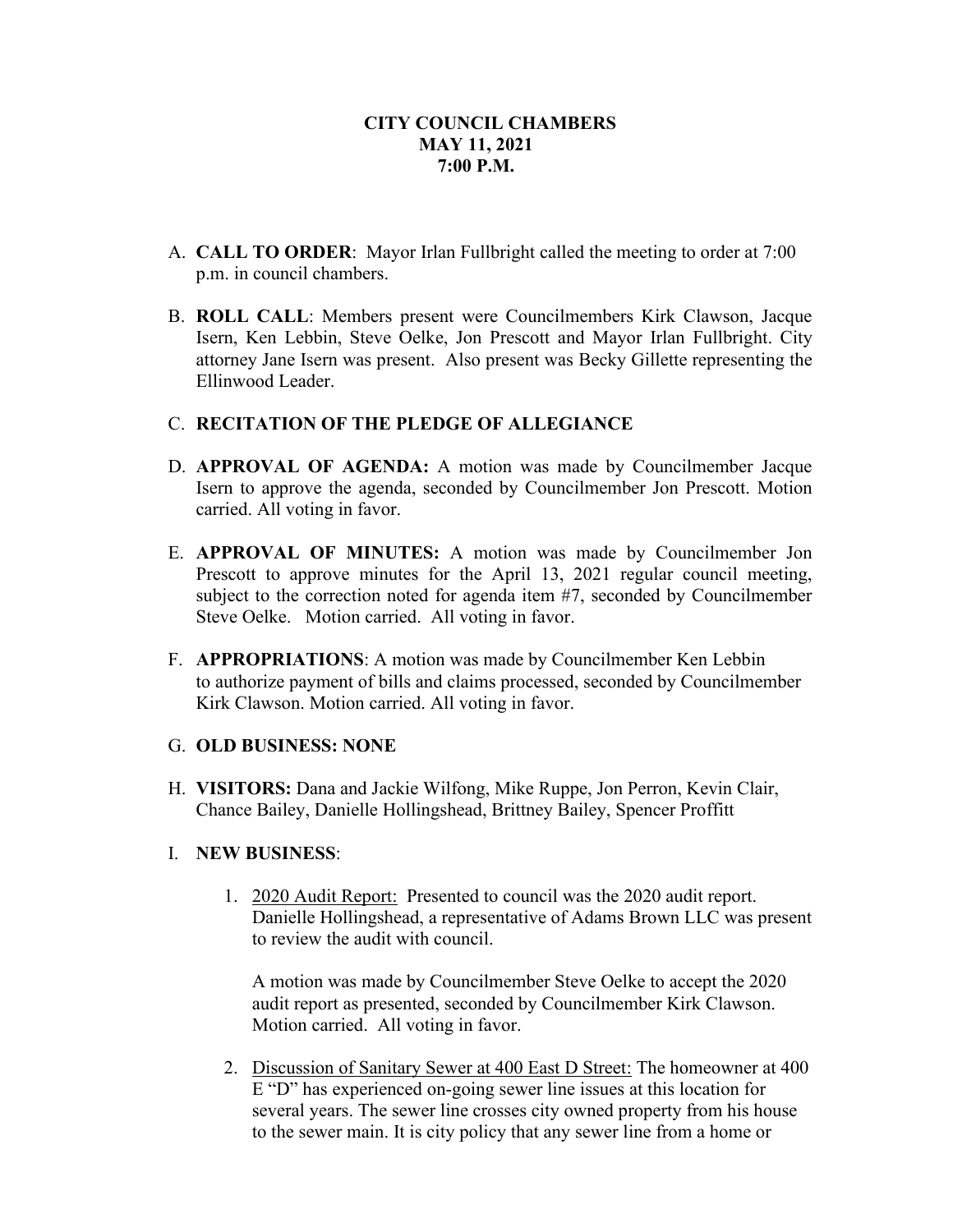business to the city's sewer main, whether located in an alley, easement, or street is the homeowner's responsibility. There have been numerous discussions between the homeowner and city staff and because this fourinch line crosses city property the owner believes it is the city's responsibility.

During the discussion it was noted that the property owner did not have an easement from the City for the sewer line to cross city owned property. After much discussion council requested legal counsel to draft an agreement between the City and Mr. & Mrs. Wilfong to be signed by all parties, to grant permission for them to replace and maintain their sewer line which lies on city property and provide details for maintaining and replacement of their sewer line now and in the future.

A motion was made by Councilmember Ken Lebbin to authorize the city to assist by exposing, inspecting and replacing the sewer line as needed from the main line directly north to the edge of the City's right of way (approx. 30') with the understanding this is a one-time assistance, as documented by the agreement referred to above. Motion seconded by Jon Prescott. Motion carried. All voting in favor.

3. Sale of Lot at 115 E.  $2<sup>nd</sup>$ : Several months ago, the city agreed to sell the lot at 115 E  $2<sup>nd</sup>$  to the property owner at 111 E  $2<sup>nd</sup>$ . Shortly after that approval the owner withdrew his offer. The city now has a new offer to purchase the lot at 115 E  $2<sup>nd</sup>$ . The individuals wishing to purchase this lot is currently in the final phases of purchasing the residence next to it at 117 E 2<sup>nd</sup>. Presented to council was an offer on the lot at 115 E. 2<sup>nd</sup> Street made by Bob Lewis and Larah Thomson for \$3,500.00 to place a garage on the lot which would qualify them for the rebate program.

A motion was made by Councilmember Kirk Clawson to accept the offer submitted by Bob Lewis and Larah Thomson in the amount of \$3500.00, seconded by Councilmember Jon Prescott. Motion carried. All voting in favor.

4. Update on Property at 214 W. 1st: Following the March  $29<sup>th</sup>$  public hearing for condemnation on this property, the owner has removed his personal belongings and desires to deed this property to the city and remove himself from any further expense or liability. Staff explained that back taxes of \$163 are owed on the property. Staff is requesting council to consider accepting the offer to deed the house to the City, pay the back taxes and solicit bids for demolition.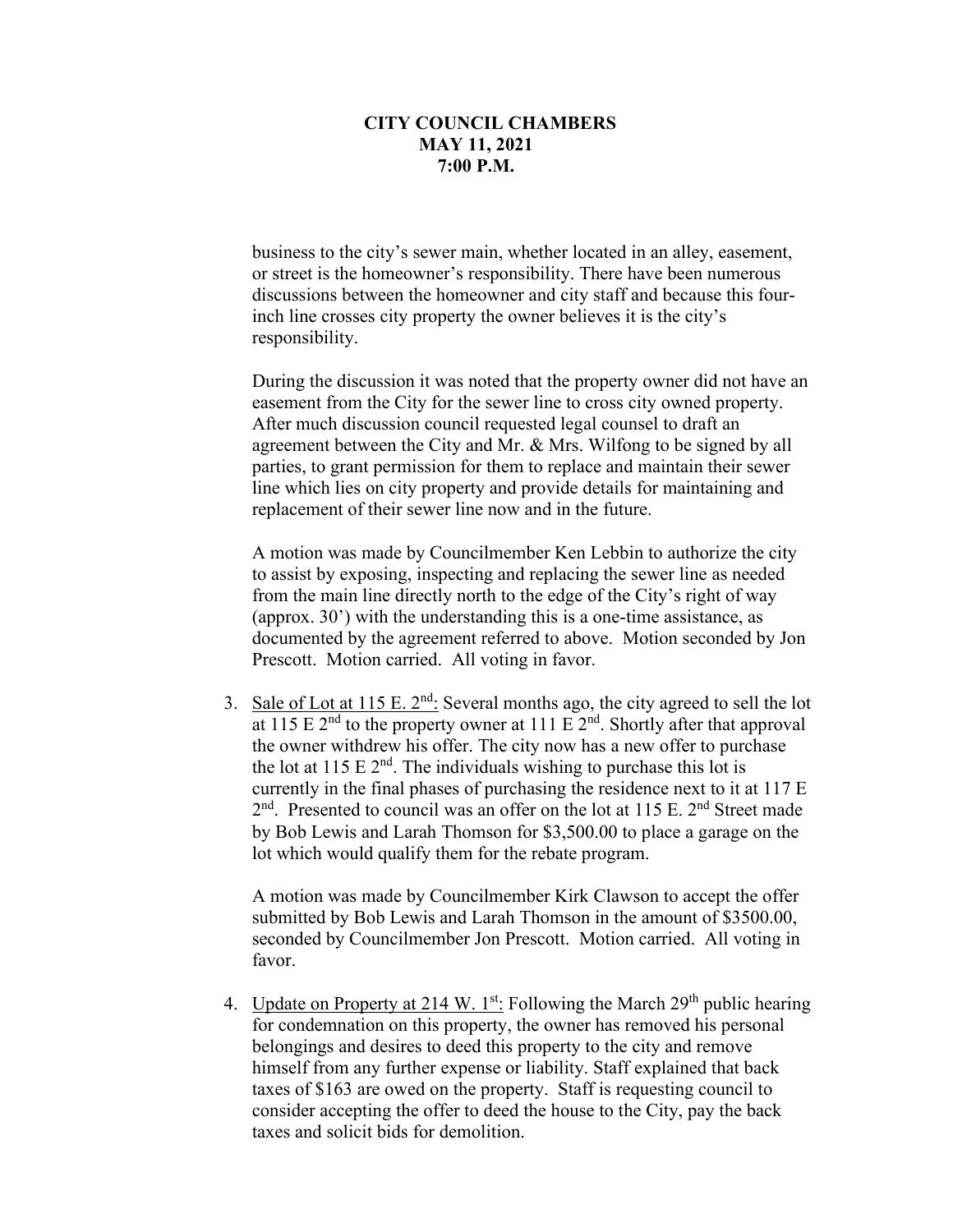A motion was made by Councilmember Ken Lebbin to approve payment of the back taxes on the property at 214 W. 1<sup>st</sup> in the amount of \$163 and accept the offer from Eugene Merica to deed the house to the city and solicit bids for demolition. Motion seconded by Councilmember Jacque Isern. Motion carried. All voting in favor.

5. Request from Wetlands and Wildlife Scenic Byways: Presented to council was a letter from the Wetland & Wildlife National Scenic Byway Committee requesting council to consider an annual \$500 contribution to the Byway project.

A motion was made by Councilmember Jon Prescott approve a \$500 annual contribution to the Wetlands and Wildlife Scenic Byway project, seconded by Kirk Clawson. Motion carried. All voting in favor.

6. Pickle Ball Courts: Pickle Ball is becoming a very popular sport especially with the older generation. Staff has been contacted about the idea of making a portion of the basketball courts at the south ball fields available for pickle ball use. Presented to council were several pictures of the current courts. Staff explained 2 pickle ball courts would fit into either of the half courts without making any major modifications.

A motion was made by Councilmember Steve Oelke to approve modifying half of the existing basketball courts at the south ball fields for pickle ball courts, seconded by Councilmember Ken Lebbin. Motion carried. All voting in favor.

7. Ordinance for Consumption of Alcohol on Public Property: Presented to council for review was Ordinance 2021-3, an ordinance that allows for the consumption of enhanced cereal malt beverages in the City Park from 4:00 p.m., Thursday, July 15, 2021, through 2:00 a.m. Sunday July 18, 2021 in association with the beverage tent and the After Harvest Festival.

A motion was made by Councilmember Jon Prescott to approve Ordinance 2021-3, an ordinance exempting certain following described public property, the title of which is vested in the City of Ellinwood, Kansas to permit the consumption of enhanced cereal malt beverages thereon, as authorized by charter ordinance No. 5 of said city and establishing the time when such exemption shall be effective. Motion was seconded by Councilmember Jacque Isern. Motion carried. All voting in favor.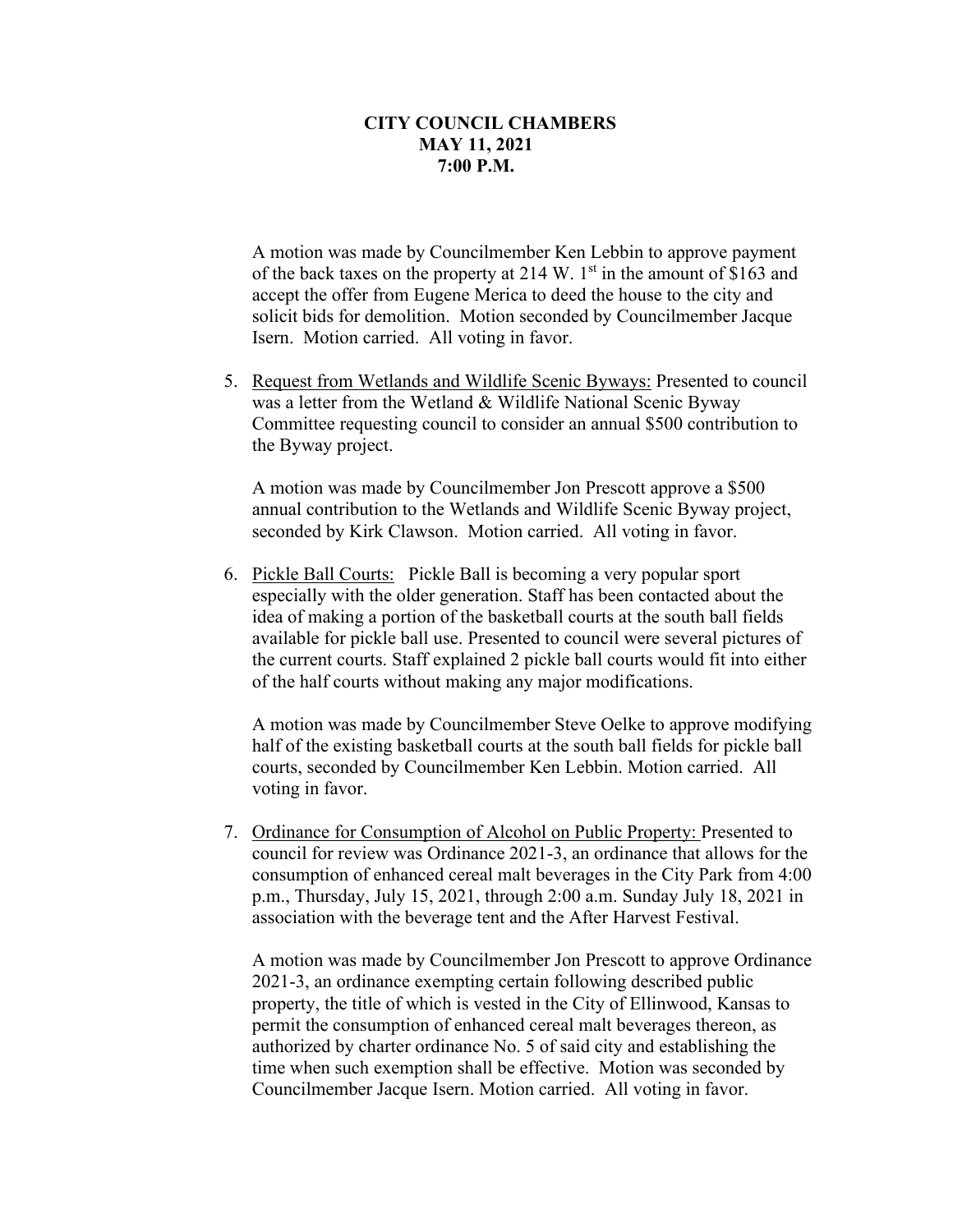- 8. Review of Animal Control Ordinance: Staff suggested council review the animal control ordinance and specifically address the number of animals allowed in a household. After some discussion several concerns were expressed as to a specific definition of an animal to which the limit would apply. At this point the consensus of council would be to allow for 4 animals in a household. The issue was tabled to allow time for staff to continue to review the ordinance and present proposed changes to the ordinance to council at a future meeting.
- 9. Election of Council President: As provided in the Ellinwood City Code, the City Council shall annually elect one of their own body, as "President of the Council." The Council President shall preside at all meetings of the Council in the absence of the Mayor.

A motion was made by Councilmember Jon Prescott nominating Councilmember Ken Lebbin as Council President, seconded by Councilmember Jacque Isern. Motion carried. All voting in favor.

10. Designation of Official Depository: Each year the Mayor designates, with the consent of council, the institutions that may serve as depositories for City funds. The institutions recommended for this designation are:

Sunflower Bank, N.A. Peoples Bank & Trust

A motion was made by Councilmember Jacque Isern to accept the designations as recommended by Mayor Irlan Fullbright, seconded by Councilmember Ken Lebbin. Motion carried. All voting in favor.

11. Designation of Official Newspaper: Each year the Mayor shall designate, with the consent of Council, the official newspaper for publication of city notices. The Ellinwood Leader is the only operating newspaper in Ellinwood and is recommended for designation as the official newspaper. Staff suggested designating the Great Bend Tribune as an alternate official newspaper.

A motion was made by Councilmember Ken Lebbin to accept the designation of the Ellinwood Leader as primary official newspaper and the Great Bend Tribune as an alternate official newspaper, seconded by Councilmember Jacque Isern. Motion carried. All voting in favor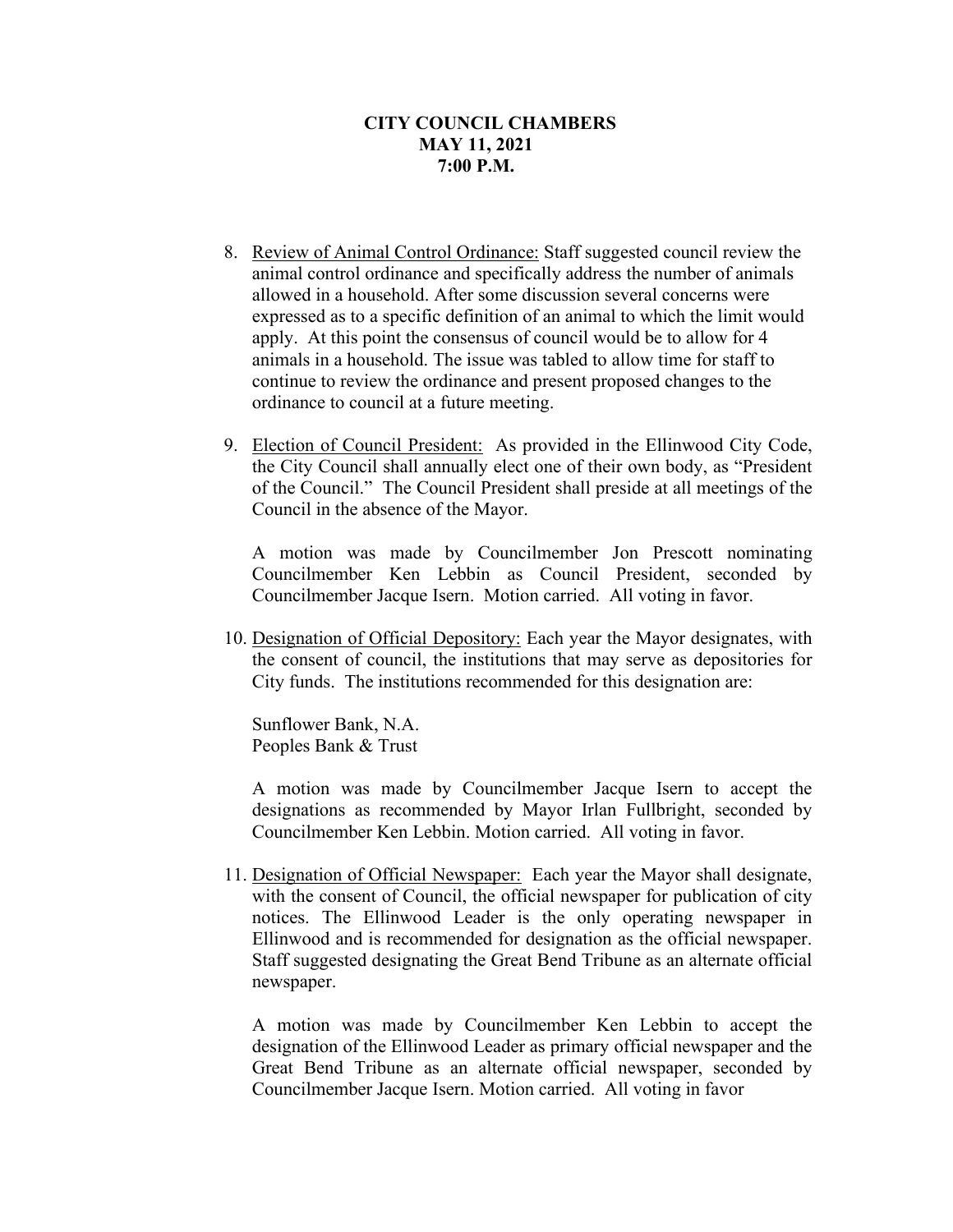12. Appointment of Fire Committee: Each year the Mayor appoints two members of the council to represent the City in discussion with the two townships for contractual services to the fire district. This appointment is subject to council approval. Generally, the townships each pay 1/3 of the operating costs plus ½ of the direct rural equipment costs.

Mayor Fullbright recommended appointment of Councilmembers Steve Oelke and Ken Lebbin to the Fire Committee. A motion was made by Councilmember Kirk Clawson to accept the appointments as submitted by Mayor Irlan Fullbright, seconded by Councilmember Jon Prescott. Motion carried. All voting in favor.

13. Executive Session for Non-Elected Personnel: An executive session is requested for discussion of personnel matters of non-elected personnel. A motion was made by Councilmember Ken Lebbin to recess into executive session pursuant to KSA 75-4319(b)(1) for the discussion of personnel matters of non-elected personnel relating to individual employees' performance. Executive session will be for fifteen (15) minutes beginning at 8:40 p.m. until 8:55 p.m. and council will reconvene in council chambers at that time. Persons to remain in executive session are the governing body, city administrator and city attorney, seconded by Councilmember Steve Oelke. Motion carried. All voting in favor. The governing body recessed into executive session at 8:40 p.m.

Meeting reconvened at 8:55 p.m. No action taken.

14. Annual Appointment of Department Directors: As provided by City Code, the Mayor, with consent of council, may appoint the city officers/directors.

The following Department Directors are recommended for appointment:

| Kevin Clair            | Street & Parks Superintendent |
|------------------------|-------------------------------|
| Jon Perron             | Electric Superintendent       |
| <b>Chance Bailey</b>   | Chief of Police               |
| Kim Schartz            | City Clerk                    |
| Janice Birzer          | <b>City Treasurer</b>         |
| Chris Komarek          | City Administrator            |
| Charles Pike           | Municipal Judge               |
| Chris Komarek          | Fire Chief                    |
| <b>Brittney Bailey</b> | <b>EMS</b> Director           |
|                        |                               |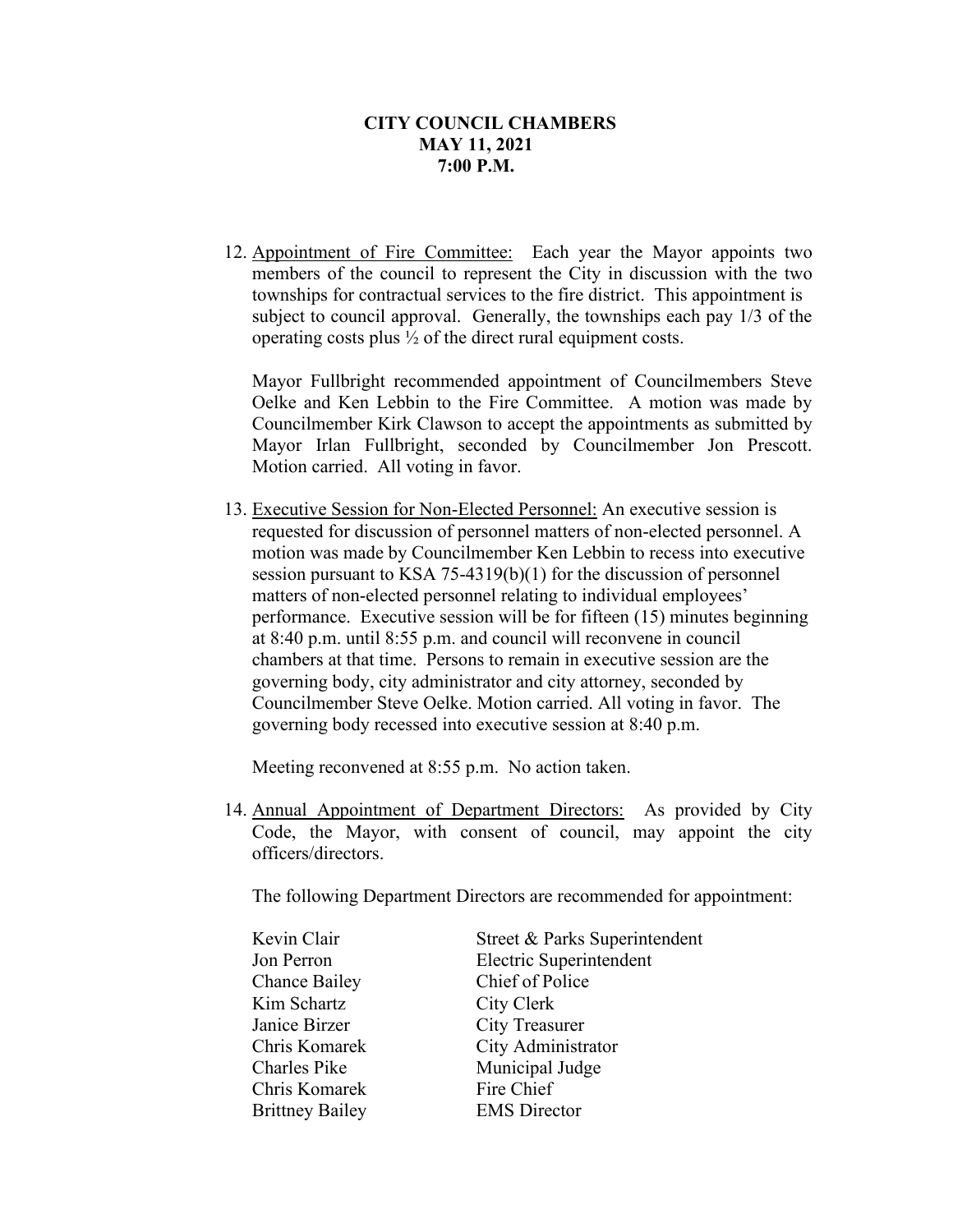Isern & Carpenter City Attorney Spencer Proffitt Water/Wastewater Superintendent Brad Helfrich Sanitation Department

A motion was made by Councilmember Ken Lebbin to approve the annual appointment of Department Directors as presented above, seconded by Councilmember Jon Prescott. Motion carried. All voting in favor.

15. Executive Session for Property Acquisition for Utility Easement: An executive session was requested for discussion of the acquisition of real property for a utility easement. A motion was made by Councilmember Ken Lebbin to recess into executive session pursuant to KSA 75-4319 (b) (6) for the purpose of discussion of the acquisition of real property relating to a utility easement. Executive session will be for twenty (20) minutes beginning at 9:03 p.m. until 9:23 p.m. and council will reconvene in the council chambers at that time. Persons to remain in executive session are the governing body, city administrator and city attorney. Motion seconded by Councilmember Steve Oelke. Motion carried. All present voting in favor. The governing body recessed into executive session at 9:03 p.m.

Meeting reconvened at 9:23 pm. No action taken.

### J. **REPORTS**:

- 1. Municipal Court Report: There was no Municipal Court Report for April, 2021.
- 2. Utilities Production Report: Presented to Council was the Utilities Production Report.
- 3. Staff Reports:
	- a.) Staff reported an insurance dividend check in the amount of \$19,236 was received from EMC Insurance.
	- b.) Staff reported the County has finished cleaning out the south Main ditches.
	- c.) Staff reported the north property has been surveyed and the engineer is working on permits for the flood control project.
	- d.) Staff reported the swimming pool has been painted.
	- e.) Staff explained city crews are beginning to install the automated electric meters.
	- f.) Staff gave an update on the Park street ditch project and explained Nelson Stone is not returning phone calls.
	- g.) Staff presented to council a list of weed notices sent out.